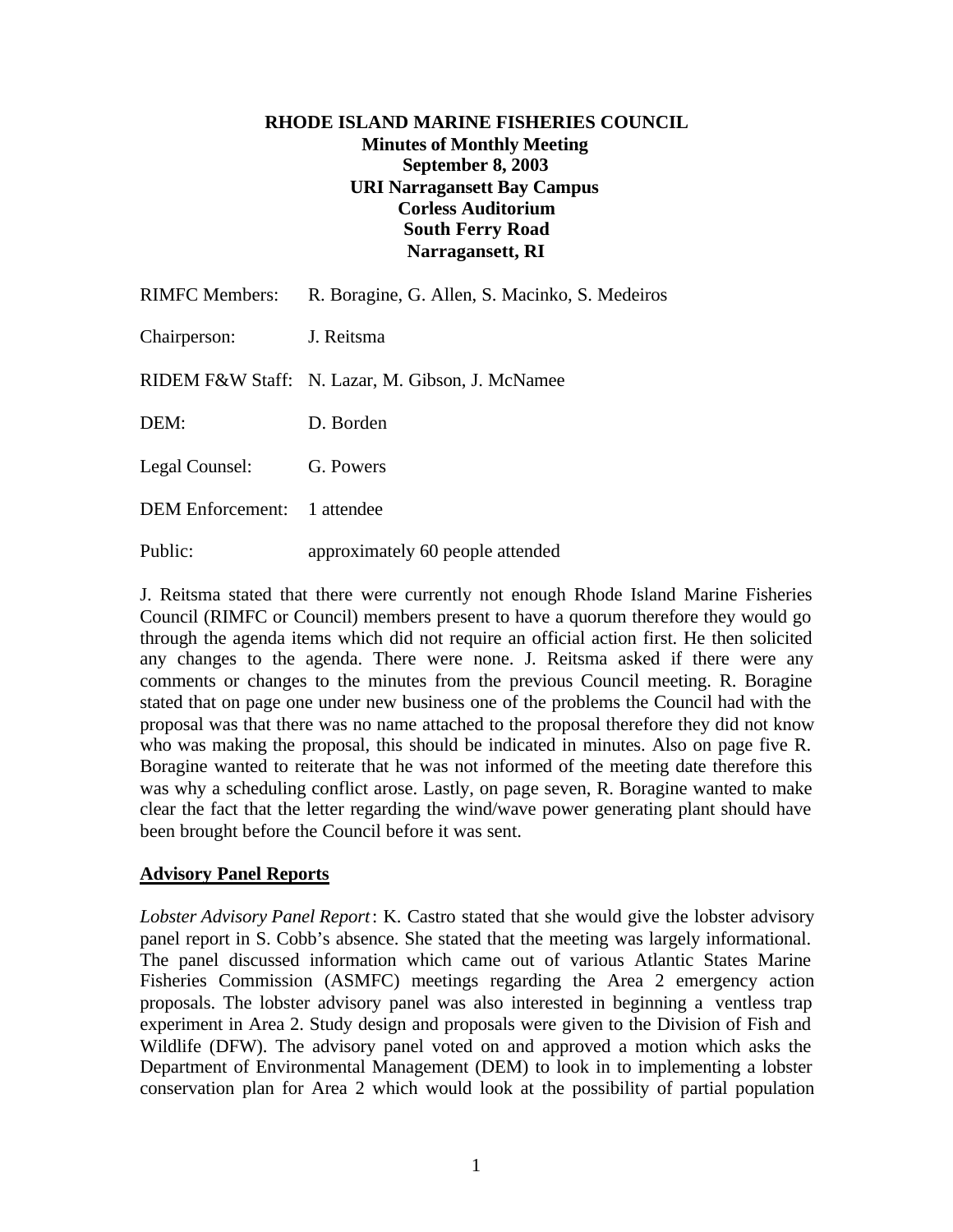management within statistical areas. The panel went on to make a motion to approve the amended regulations regarding placement of escape vents and therefore they wanted these amended regulations passed on to the Council for their approval and sent to public hearing. The panel also discussed a trap reduction proposal. No formal motions were made regarding this discussion. M. Gibson stated that the draft Addendum 4 had been approved for public comment and will be presented at an ASMFC public hearing in the near future. M. Gibson stated that he thinks the addendum will be adopted by the ASMFC in December of this year. J. Reitsma asked a question about ASMFCs involvement with the partial population analysis which had been brought up by the advisory panel. M. Gibson stated that the ASMFC does not embrace this concept and therefore this proposal had not been passed on to them. J. Reitsma asked whether DEM has the resources to perform the experiment as suggested by the lobster advisory panel. M. Gibson stated that the DEM would be able to provide feedback to the lobster advisory panel on the specifics of running this experiment but he did not think that we currently have the resources to conduct what the proposal asks for in the immediate future. M. Marchetti clarified some of the points brought up in K. Castro's discussion of the advisory panel report stating that it was felt the current stock analysis and management was inadequate. D. Borden stated that it is still a question as to whether Area 2 can be restored without some sort of action being taken in the neighboring Areas. J. Reitsma asked whether ASMFC was going to deal with this issue. M. Gibson stated that an attempt had been made at the last ASMFC board meeting by the Rhode Island delegation to bring up this issue of multi area management measures. This issue was rejected by the states of Connecticut and New York. J. Reitsma asked to what extent the state of Rhode Island and the Marine Fisheries Council should further push this issue. M. Gibson suggested making statements at the public hearing which would be coming up. D. Borden suggested drafting a letter from the RIMFC and the Director of DEM asking the ASMFC lobster technical committee what they thought the success of Area 2 management measures would be without concurrent management measures in neighboring statistical areas. J. Reitsma stated that the DFW will draft a letter which will be brought before Council before being sent to ASMFC with a CC going to the Governor and Congressional delegation of Rhode Island. There were no objections to doing this from the Council. **Note: another Council member had come to the meeting at this point so a quorum was now present.**

*Scup/Black Sea Bass Advisory Panel report:* M. Gibson gave the report in K. Ketcham's absence. He stated that the panel was briefed on the quotas that had been approved for 2004. During the first meeting the panel decided to go with status quo for the time being because there was incomplete attendance. A second meeting was held and a wider contingent of the industry concerned with scup and black sea bass were present. The panel decided that the possession limit could be increased during the Winter I period for black sea bass from 1,000 pounds to 1,500 pounds. This would include a trigger that when 60% of the quota had been harvested for the Winter I period, the possession limit would drop to 1,000 pounds. Everything else for black sea bass would remain at status quo. The rest of the discussion centered around the scup weekly landing permit program. The suggested changes were to increase the time limit for the permit from 30 days to the entire sub period, to get rid of the March  $31<sup>st</sup>$  deadline for obtaining a permit, and to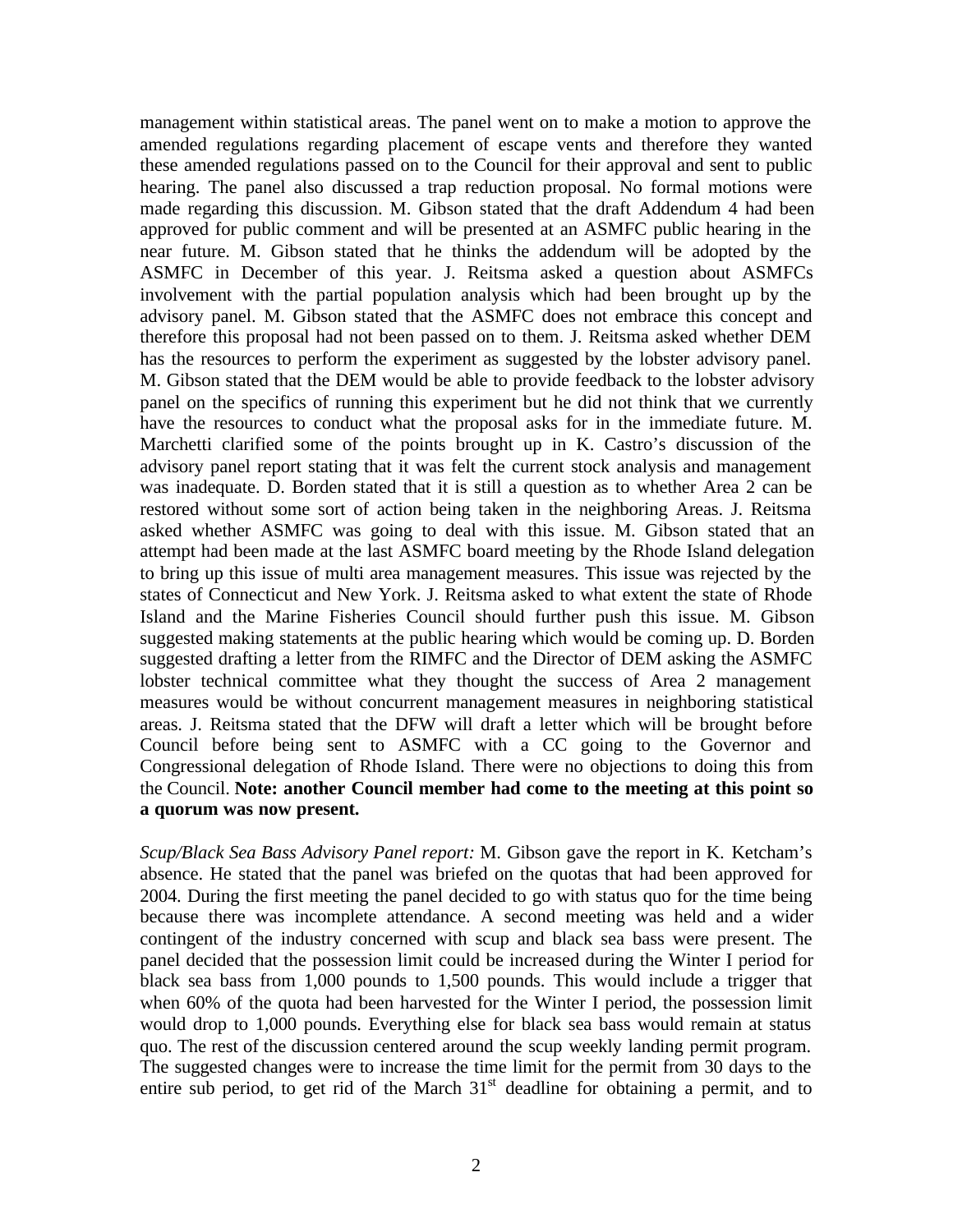specify a time period during the week when the permit could be picked up from the DFW. There was discussion about whether these issues needed to go to public hearing or not. **S. Medeiros made a motion to send these recommendations to public hearing and whether this is necessary or not, at least the issue is covered. G. Allen seconded the motion. The motion was unanimously approved.** There was some discussion about a question posed by the advisory panel as to whether the Vessel Trip Report (VTR) was needed by DEM for the scup weekly trip limit program. The representative from enforcement stated that he had not been advised about this issue and N. Lazar stated that the DFW did not need the VTR for their purposes.

*Shellfish Advisory Panel Report*: R. Boragine stated that he was not at the shellfish advisory panel meeting because he was running the tautog advisory panel meeting at the same time. This conflict occurred because he was not informed of the shellfish advisory panel meeting date. The panel discussed changes to the schedule of the High Banks shellfish management area. The discussion occurred between the shellfish advisory panel and M. Gibson of the DFW. The panel also discussed supplementing the current shellfish assessment survey with a SCUBA survey in this particular area. M. Gibson stated gave a more detailed description of the negotiations which were discussed about this High Banks area. The DFWs position was that this schedule seems to be important for a spawner sanctuary and without any good scientific evidence as to the effects altering the schedule would have, the DFW does not support altering the current schedule. The DFW has committed to doing the SCUBA survey of the area and assessing what a permanent closure in a portion of this area would do, but until then the DFW recommends leaving the High Banks schedule as is. He added that assessing the impacts of the Greenwich Bay die off which occurred this summer was a priority at this point. J. Reitsma stated that a workshop will be held the following month to go over some of the impact studies regarding the Greenwich Bay fish kill.

*Tautog Advisory Panel Report*: R. Boragine stated that the tautog advisory panel continued it's discussions from the previous meeting which was to try and come up with a set of options to bring forward to the Council. The panel also discussed a tagging program again. The panel came up with a spawning closure line, meaning above this line, all commercial fishing will be prohibited until after July 1. R. Boragine described the six options which were decided on by the tautog advisory panel. There was a discussion about which options were to be brought to public hearing. R. Boragine was under the assumption that they would all be presented to the public. G. Allen stated that from reading the minutes he felt that there were only three actual options that were to be brought to the public hearing. J. Reitsma asked M. Gibson what exactly was to be done with these options. M. Gibson stated that he felt the Council could choose which options it wanted to bring to public hearing. There was further discussion about the options and how they were noted in the minutes. G. Allen asked if the DFW was going to clarify whether a slot limit was a viable option which was a question brought up by the tautog advisory panel. The DFW said they would. G. Allen asked a second question about whether or not the spawning closure lines proposed in the various options actually encompass the major spawning areas for tautog. He felt that this was something the DFW should look in to before proceeding to the public hearing with these options. J. Reitsma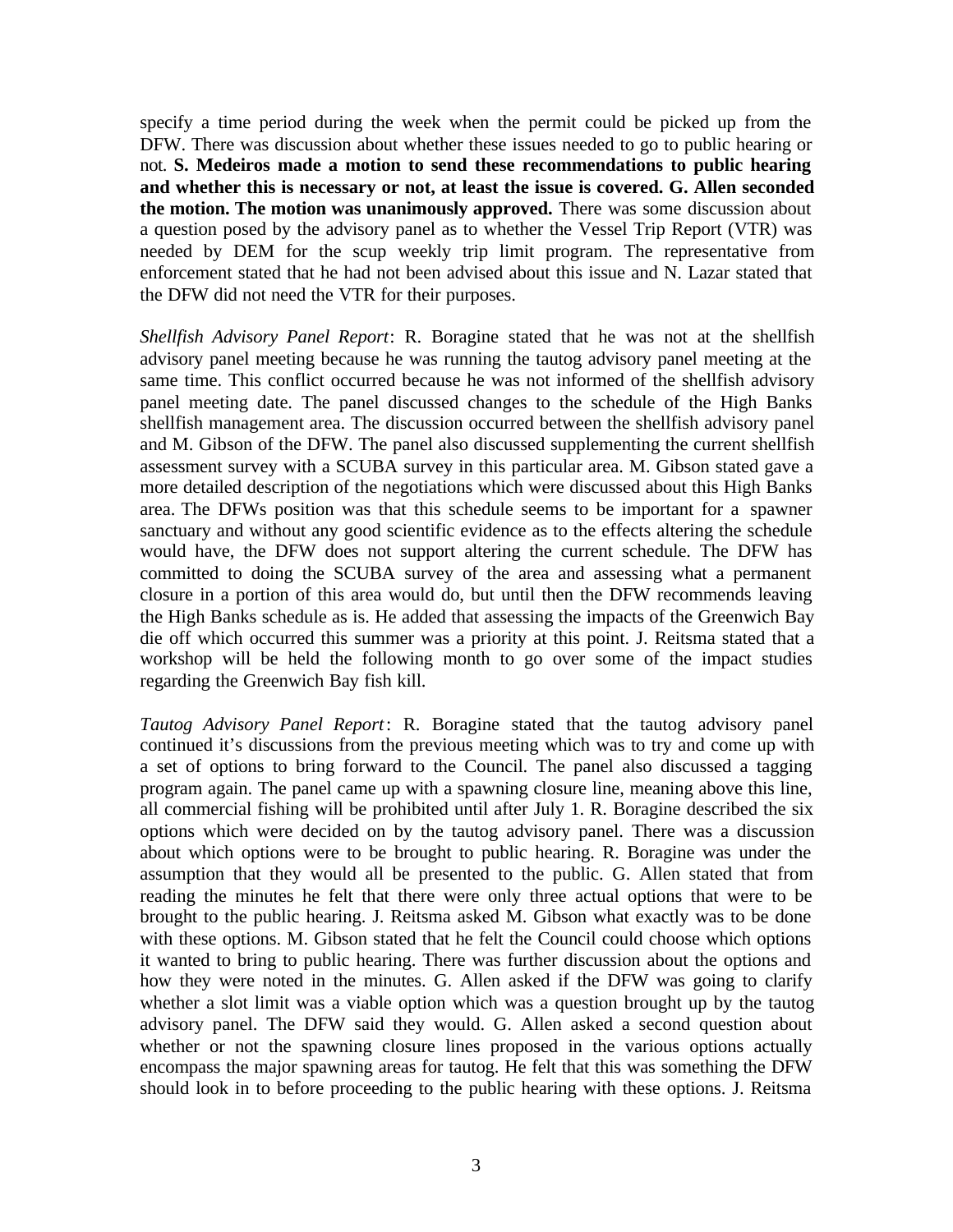asked whether this was the way the process was supposed to work, he thought that the different options were supposed to be worked out at the advisory panel level and then a definitive option was to be brought forward to the Council for action. R. Boragine responded that this is what occurred except for the fact that they did not know whether a slot limit would increase there bag limit. If this is the case then it is very easy to come forward with a preferred option. J. Reitsma posed this question to M. Gibson. M. Gibson stated that there was no methodology for including a slot limit in assessments at this point in time therefore the DFW would have to come up with a scientifically justified approach to doing this which would then have to be brought before the ASMFC. This could not be done in time for the 2004 fishing year. R. Boragine then stated that the minutes read that there were two options to bring forward to public hearing, the DFWs option and the advisory panel preferred option. There was further discussion about the actual spawning areas. D. Borden suggested that the fishery does not begin until April therefore there was time to bring this back to the advisory panel and to public hearing before the opening of the fishery. It was not necessary to bring this to public hearing in October. G. Allen and S. Medeiros restated that they wanted information on spawning locations in Narragansett Bay for tautog before they made a decision. J. Reitsma stated that they should table this until a future date. B. Mattiucci stated that he thought the advisory panels should vote and have the vote recorded to alleviate this issue of too many options being brought forward to the Council. J. Reitsma stated that he felt voting does not allow for an open discussion on subjects so he felt this was not a good idea. M. Conroy stated that he felt a slot limit was a bad idea because it would increase discards and he also felt that a spawning closure line should be thought about carefully because depending on where it ends up could seriously affect fishermen.

*Summer Flounder Advisory Panel Report*: R. Boragine stated that several proposals had been brought forward to the summer flounder advisory panel. He felt they fell into a couple of basic areas. The first was to take the extra quota which they will receive next year and distribute it proportionally to the four sub periods. The second idea was to take the extra quota for 2004 and add it all to the summer I sub period, this was the DFW's proposal. Along with these two proposals there was a suggestion to develop an aggregate landing program with summer flounder. Another suggestion which goes along with this is to have a permit program for dealers so if they report late, their ability to sell summer flounder will be revoked. A similar idea had come up in the tautog advisory panel discussion. There were two other proposals which would alter the periods from how they were currently set up, most having a combination of the summer I and summer II sub periods with differing allocation schemes. R. Boragine felt there were a couple of questions that needed to be answered, first, does the Council want to stay with four sub periods or move to three, and the second question is what does the Council do with the extra fish. J. Reitsma asked whether there was a preferred option which came out of the advisory panel. R. Boragine stated that he felt remaining at status quo was preferred by the advisory panel. J. Reitsma asked M. Gibson his take on the proposals in an effort to pair down the number of proposals which would be going forward. M. Gibson stated he thinks there are three main schemes; the first was the DFW proposal to keep the seasons as they currently are but change the allocations so that the increase in quota for next year will all go into the summer 1 sub period, the second would be to keep things at status quo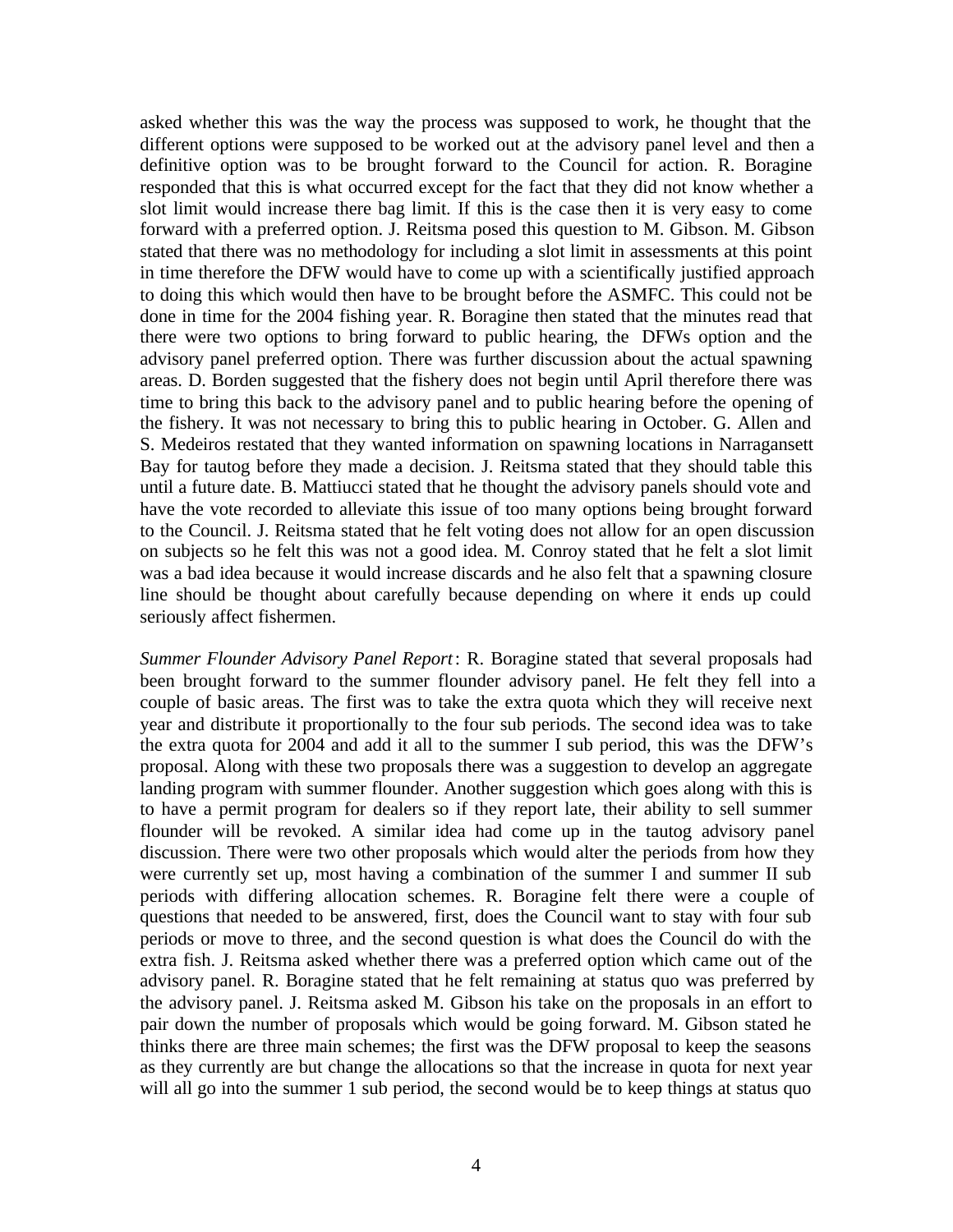and prorate the increase in quota across all of the sub periods, and the third scheme would be to combine the summer 1 and summer 2 sub periods and combine the current allocations for those two periods into one aggregate allocation for the entire summer. J. Reitsma asked if the DFW was opposed to collapsing the summer 1 and summer 2 periods and M. Gibson replied that they were not but the DFW prefers the position it stated as its preferred option, this gives the best chance to keep the fishery open throughout the problematic summer 1 period. J. Reitsma asked the Council for comments. G. Allen asked R. Boragine if the advisory panel had voted on the options. R. Boragine stated that it would have been ludicrous to vote on these options because the panel was divided as far as which option they preferred. G. Allen stated that he felt the advisory panels should vote on these issues so that the Council can tell what the majority of the advisory panel members wanted as their preferred option. J. Reitsma stated that the DFW's proposal will be one of the options brought forward to public hearing. He went on to state that he would like the DFW to come up with an alternate option which would combine the summer 1 and summer 2 sub periods and allocates enough to that period to address its concerns about keeping it open while at the same time giving some of the additional quota to the other sub periods. J. Reitsma went on to say that both of the proposals that he had mentioned should take in to account the research set aside which was proposed at the advisory panel meeting. The final proposal which should be brought to public hearing would be the status quo option. J. Reitsma stated that he had discussed the idea of an aggregate landing program for summer flounder with the DFW and while he felt this was a good idea, the DFW was currently working on a program for scup and once this program was running smoothly the DFW could begin to think about setting one up for other species. The DFW is currently unable to undertake an aggregate landing program for summer flounder do to reporting and enforcement issues. R. Boragine stated that enforcement was not such a large issue for fluke because only permitted vessels can land over 200 pounds of fluke and permitted vessels already have to call in there landings to enforcement. M. Gibson responded to R. Boragine's comments by stating that bugs still need to be worked out of the scup system before we take on another similar program and while the fluke permit definitely cuts down on the number of boats fishing for fluke, there are still many boats that need to be tracked and the DFW does not have the capacity to do this at the current time. J. Reitsma took comments from the audience. B. Mattiucci stated that all of the proposals brought forward to the advisory panel and then the council are not equal. Some of the proposals were well thought out and supported with evidence and data and others were scribbled down on paper fifteen minutes before the meeting started. B. Mattiucci wanted to bring that to the Councils attention and also voiced his support for the DFW's proposal for summer flounder management. He went on to say that he does not think the historical landings are a fair way to manage this fishery because historically there were some user groups that accounted for a small percentage of fish landings which now make up a large portion of the catch each year. D. Borden stated that four proposals had been outlined and the Council could now vote to bring these four proposals to public hearing. J. Reitsma asked M. Gibson to restate the four options that are on the table and then have R. Boragine comment on whether these were accurate or not. M. Gibson stated that there is the DFWs proposal to put the entire extra quota into summer 1, the second proposal is to combine the summer 1 and summer 2 sub periods, the third is to remain at status quo and prorate the new quota into the allocations as they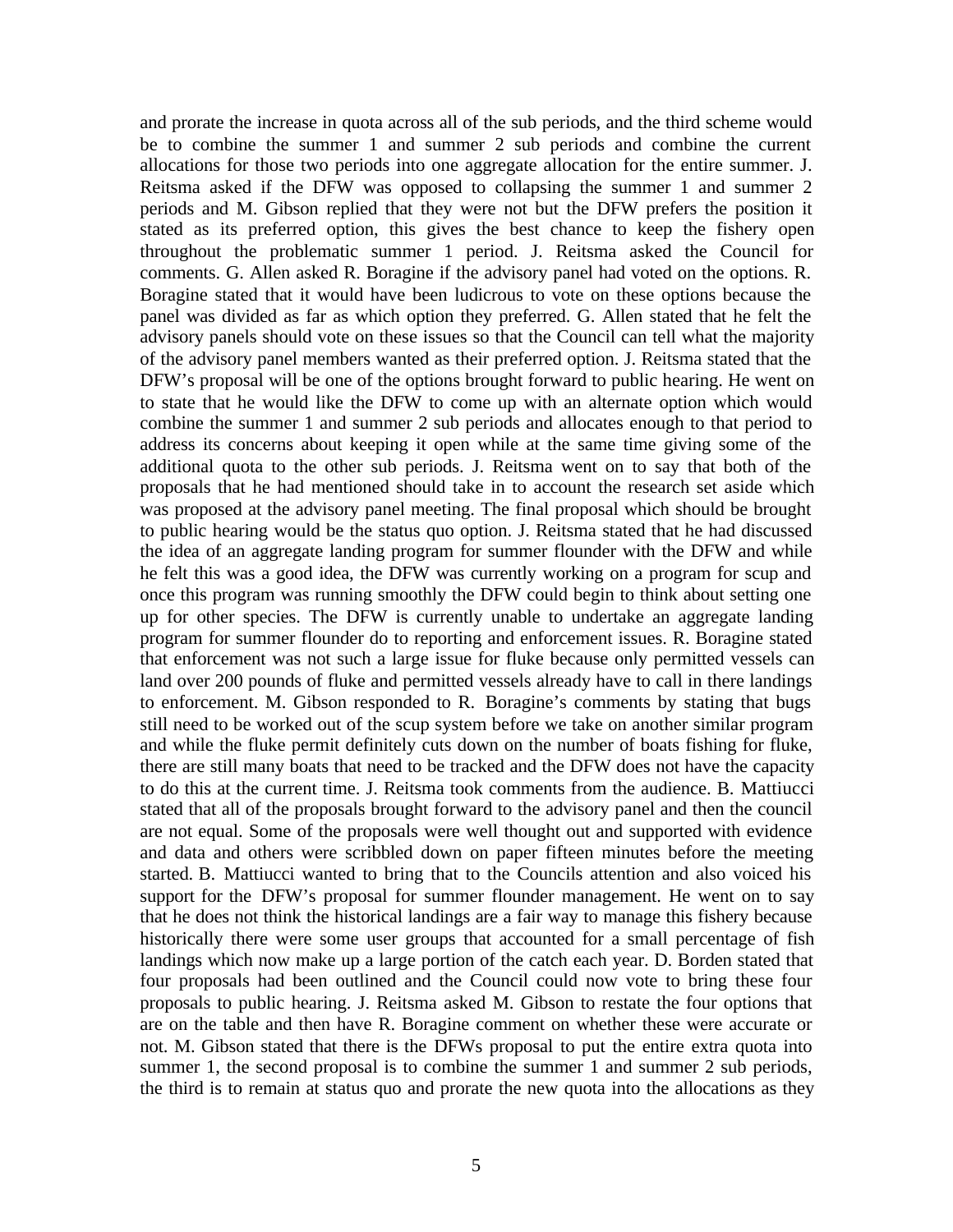now stand, the fourth proposal is to include the research set aside into the winter 1 period. R. Boragine wanted to know whether the 80,000 pounds suggested in the research set aside proposal was an adequate amount to get some good data. J. Reitsma posed this question to M. Gibson who stated that there needed to be further analysis on exactly what the research set aside was going to be used for before a judgment could be made on an adequate amount of fish. S. Macinko stated that he was confused as to how we have gone from six written proposals to four verbally articulated proposals and wanted this progression clarified. C. Grandquist asked if there was a chance for the advisory panels to meet again because he felt that there were three proposals with the rod and reel sector having different variations of one proposal so if the rod and reel sector could come to a consensus on the variations on the one proposal at an advisory panel meeting, then this could be brought to public hearing. B. Mattiucci clarified the rod and reel sectors proposal as being just the combination of the summer 1 and summer 2 periods, but they would support any proposal which would keep the fishery open all summer long. J. Reitsma went back through what he thought the three proposals were. There was the DFW proposal, the Commercial Fishermen's Association proposal, and the Rod and Reel Association's proposal as described by B. Mattiucci. He went on to state that the other wrinkle was the research set aside. This would be kept separate and presented at the public hearing. M. Conroy gave a statement about how not all of the summer fishermen are in the rod and reel sector, other gear types also fish in the summer. J. Reitsma asked if there was a motion on the table. **G. Allen made a motion as described previously by J. Reitsma. The motion was seconded by R. Boragine. The Council unanimously approved the motion.**

#### **New Business**

*Proposed members for the floating fish trap advisory panel:* G. Allen stated that K. Ketcham was not present so he did not know what was happening with the commercial portion of the floating fish trap advisory panel, but he was prepared to present four resumes for the recreational portion of the fish trap advisory panel. He did not have alternates for the four panel members he was presenting. G. Allen stated that they had two options, they could vote that evening for the members he was presenting or they could wait until K. Ketcham came forward with the other panel members and vote on them all at once. R. Boragine asked that they review the resumes and vote that evening. G. Allen passed out copies of the resumes to the Council. The four members being presented were J. White, B. Ketchal, D. MacPherson, and A. Conti. **R. Boragine made a motion to accept J. White, B. Ketchal, and D. MacPherson but not A. Conti.** R. Boragine did not support A. Conti because he felt he was on too many advisory panels (AP) as too many different user groups already. G. Allen stated that he had spoken with A. Conti and A. Conti stated his focus on the floating fish trap AP would be strictly as a recreational fisherman. **J. Reitsma asked if there was a second for R. Boragine's motion, there was none. G. Allen made a motion that the four recreational members that he had proposed be accepted. S. Medeiros seconded the motion. The Council voted three for the motion to one opposed to the motion. The motion carried.**

*Changes to advisory panel membership lists:* J. McNamee stated that in the packet two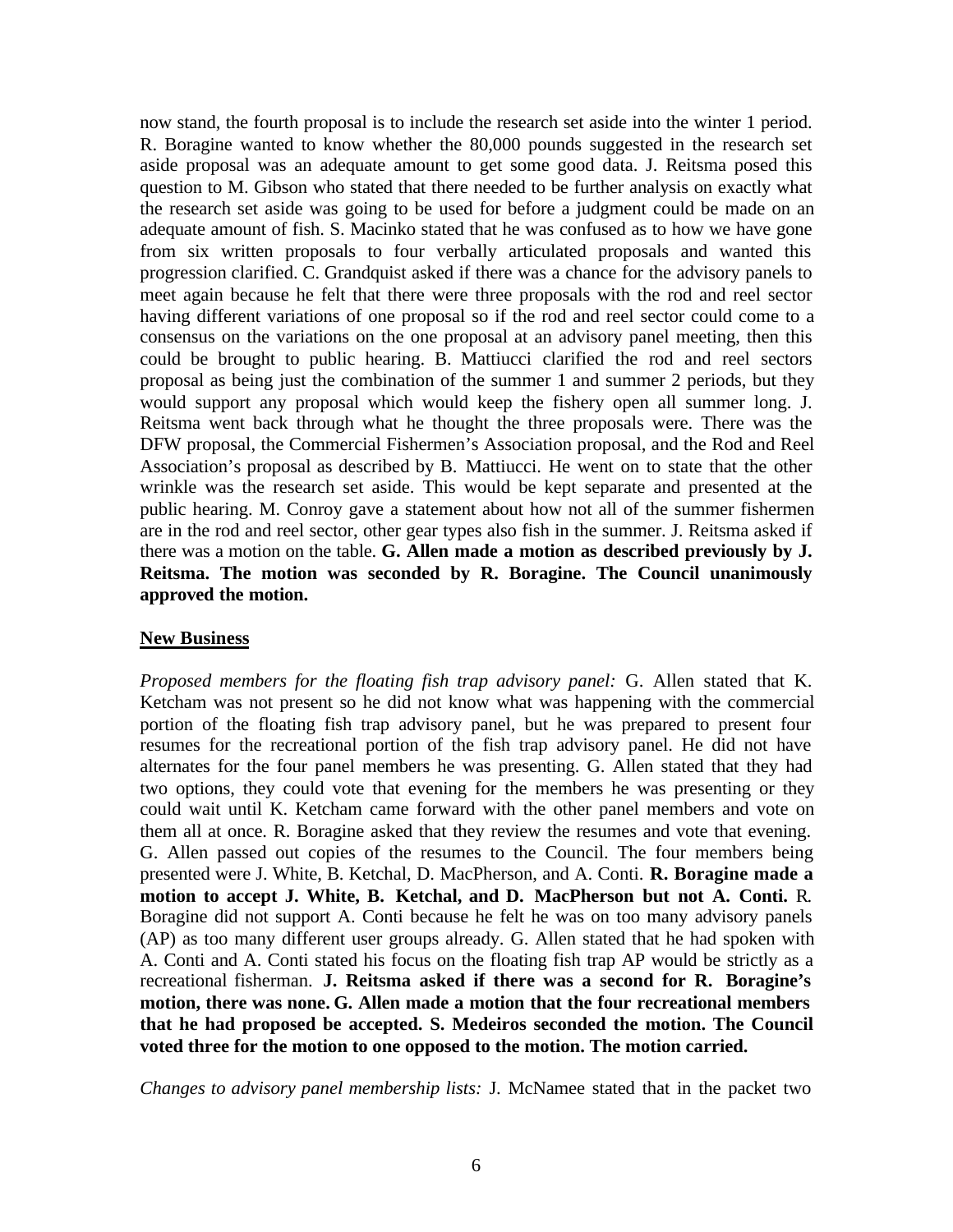lists were included for both the tautog AP and summer flounder AP. One was the list as it currently was and the second list was proposed changes to these AP lists. R. Boragine had told J. McNamee that he had contacted all of the people indicated in the proposed changes and they have agreed to the changes. R. Boragine described several of the changes and the reasoning behind the changes. R. Boragine stated that the only individual he was not able to get in touch with was J. Kourtesis. J. Reitsma pointed out several openings on the tautog list, one being a gillnet bay user group. M. Conroy asked that he be considered for that opening. S. Medeiros stated that he was asked to present some recreational changes to the tautog AP list. R. Healy wished to be removed and P. Karcz who was an alternate was willing to take that position. B. Randal was willing to serve as the alternate for M. Lanni. **R. Boragine made a motion to accept the changes. S. Macinko seconded the motion. The Council unanimously accepted the motion.** The Council then moved on to the summer flounder AP changes. R. Boragine again described several of the changes and the reasoning behind the changes. **S. Medeiros made a motion to approve the changes. R. Boragine seconded the motion. The motion was unanimously approved.**

#### **Old Business**

*Status of the groundfish relief fund survey*: M. Gibson presented a summary of the results from the groundfish relief fund survey. M. Gibson gave a brief overview of how the survey came about and how we got to the point where we are now. He then went over the results. M. Gibson stated that of the 153 surveys which were sent out, 58 were returned on time, 2 came back undeliverable, and 3 came back after the specified end date. Of the 58 surveys which were returned on time, 81% endorsed the direct payment option, 17% endorsed the research trust fund, and 1% endorsed the new public hearing option. M. Gibson went on to state that the actual data provided in the survey was being looked in to and at first glance, the data which was provided in the survey was incorrect. The responses had not been analyzed in detail yet. J. Reitsma asked for comments. J. O'Grady commented that he feels a legitimate public process was had and the outcome of this process was to set up a research trust fund. He felt this was where the groundfish relief fund should go from here. J. Reitsma stated that he felt the information provided in the survey was not credible and the Council should therefore consider going with the original plan for setting up a research trust fund. **S. Medeiros made a motion to reaffirm the Council's previous motion to use the groundfish relief fund money to set up a research trust fund. G. Allen seconded the motion. The Council voted to approve the motion unanimously.**

#### **Other Business**

*Council comments on 2003 RI Fisheries Management Report:* M. Gibson stated that the management reports were passed out at the previous Council meeting and he was now soliciting comments from the Council. He gave a brief overview of what the management report stated and went on to give some updated information. M. Gibson stated that the updated information did not change the recommendations specified in the reports. R. Boragine asked whether licensing comments went along with comments on these